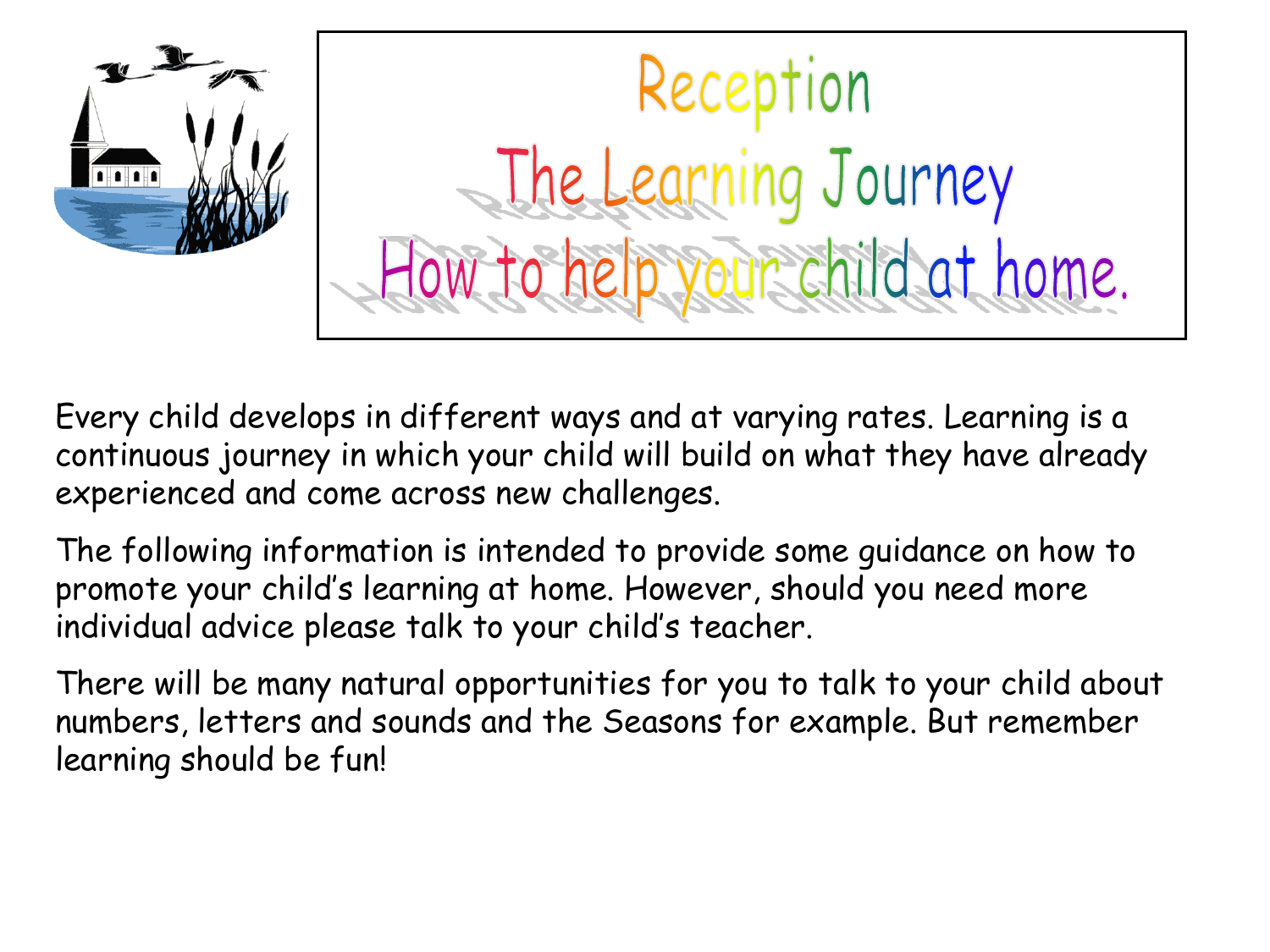Listening to stories is an important part of learning to read and is a great help to your child's language development.

Look for short whole story books which can be read from start to finish without your child getting tired.

Let your child look at the pictures for clues about the story.

Reading stories with your child

Stories should have a good mix of real and imaginary subjects.

Read the story slowly and make your voice interesting, your child will copy you when she/he reads.

Read the whole story to your child and then, pointing to every word, let your child try to say the words with you.

Choose a quiet comfortable place to read. Bedtime is usually a good opportunity.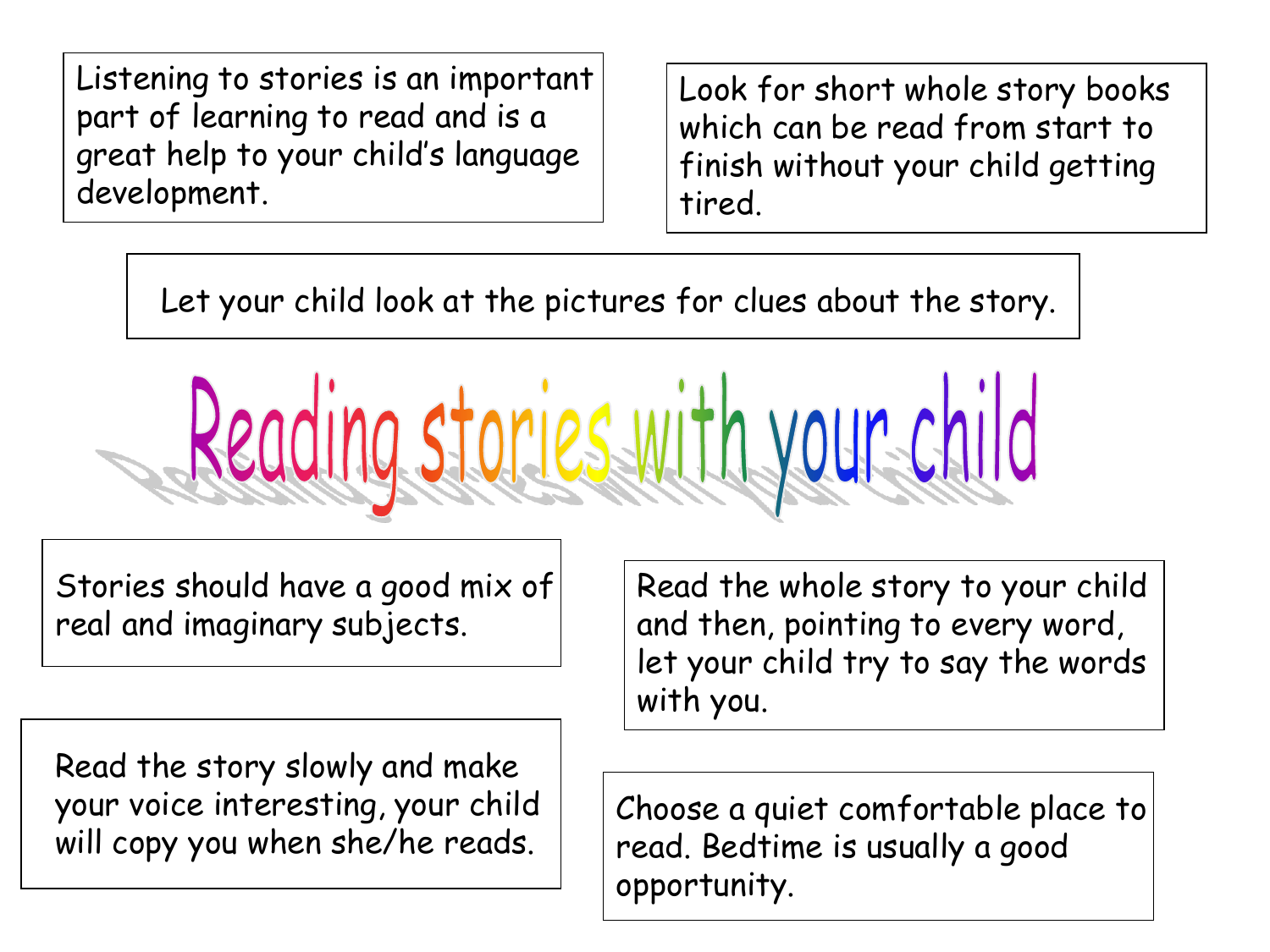## Reading in the Reception Year

In the Reception class, when the teacher feels that your child is ready, he/she will bring home:

❑ A picture book. Talk about the pictures, the characters and what might happen next in the story.

❑ As your child starts to blend sounds into words, for example 'c a t' cat they will be given reading books with words.

❑ We use a phonics programme called 'Read, Write, Inc'. It is important that your child pronounces the pure sounds. Follow this link to find out more [https://www.youtube.com/watch?v=5J2Ddf\\_0Om8](https://www.youtube.com/watch?v=5J2Ddf_0Om8)

❑ When reading with your child, make it fun!

❑ Your child will bring a Reading Record Book home with their school reading book. Please write in this book when you read with your child to let us know how he/she is getting on at home.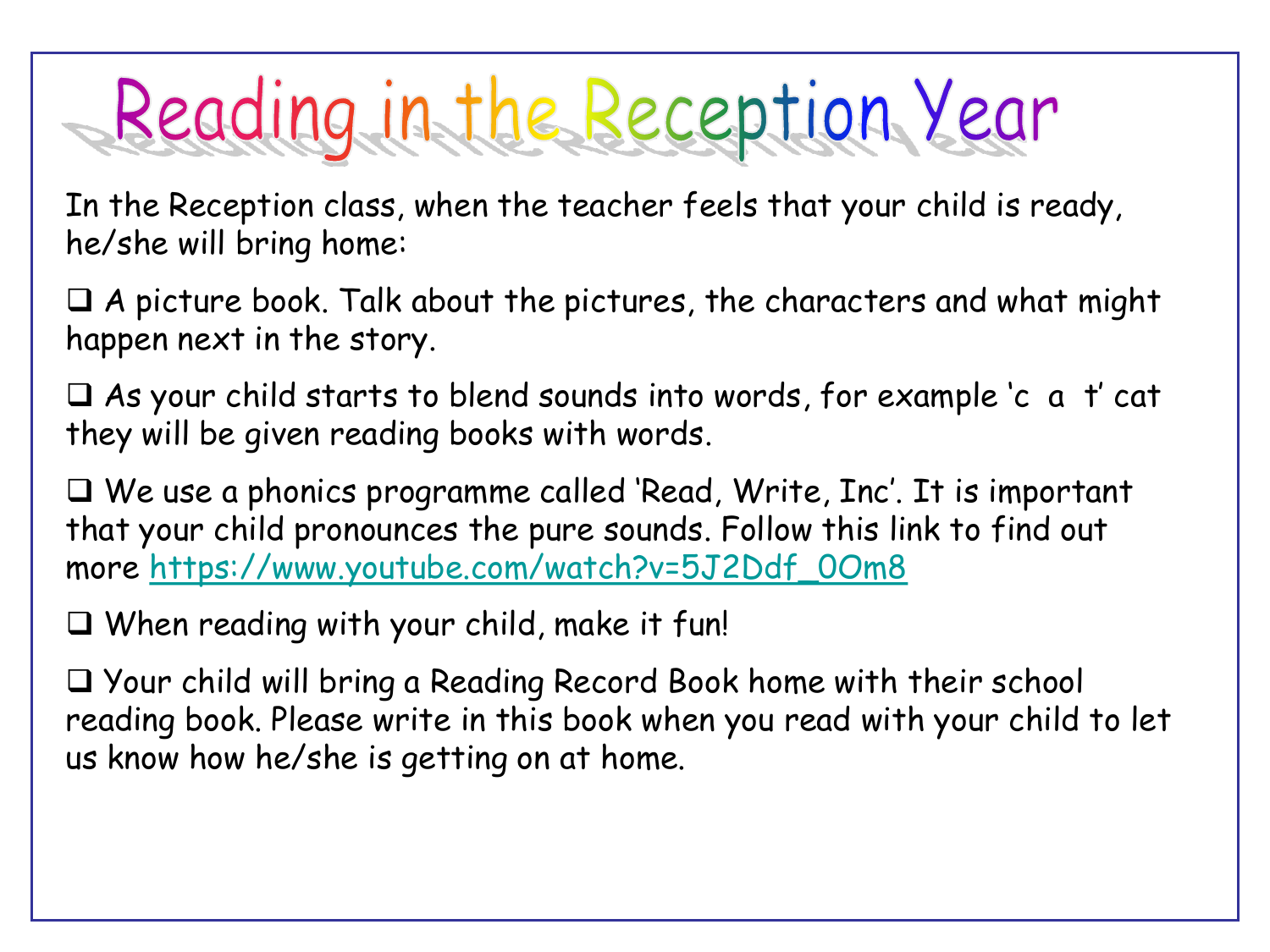## How does my child become a writer?

A writer is not just someone who can copy letters and words! A writer is someone who can write down their ideas on a page to be read and understood by a reader. Speaking, listening, reading and writing are all skills we need to be able to communicate with each other. These skills also help us to make sense of the world in which we live.

❑ Before a child can write they need to have something to say. They need to know that talk can be written down, for themselves and others to read.

❑ They need to have good control over the muscles and body movements needed to work their hands and fingers in the correct way.

❑ They need time and opportunity to draw and play to develop hand-eye co-ordination. At first a child may swap hands but will soon develop a preference for using their left or right hand.

Children learn best when activities are fun and interesting. By providing a few things at home you can provide a variety of writing experiences, for example…

 $\checkmark$  felts, crayons, chalks, water and paintbrushes for painting outside

 $\checkmark$  different colours and sizes of paper. You can recycle old cards, forms, junk mail, envelopes.

 $\checkmark$  make little books of folded paper, stapled or tied together.

✓ safety scissors

 $\checkmark$  SHARED TIME - it can be fun to do things with an adult or with an older child.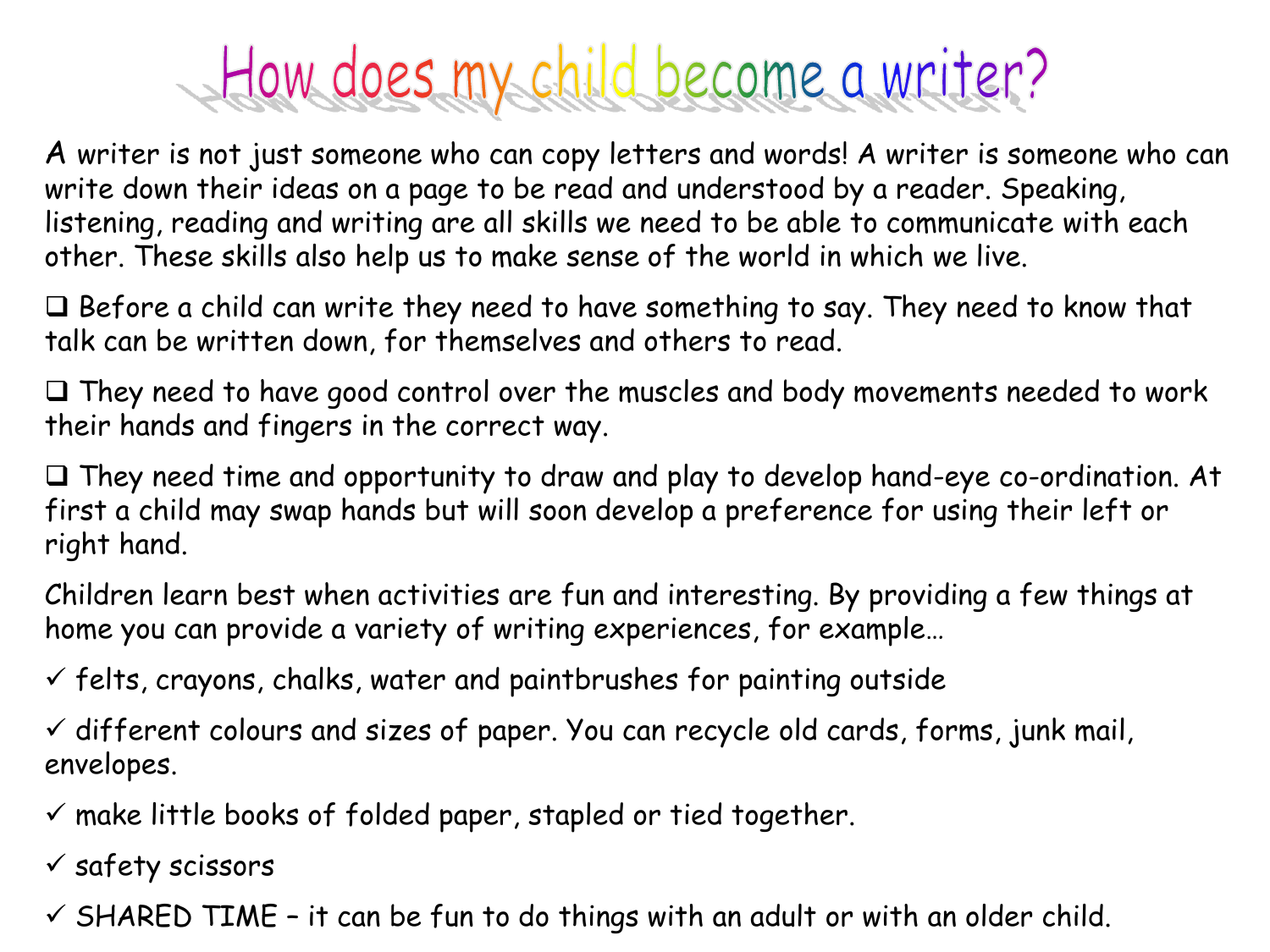## Writing together....

You and your child can write together for real purposes. Here are some examples…

❑ Telephone messages.

❑ Shopping lists.

❑ Cards for birthdays and other celebrations.

❑ Party invitations.

❑ Filling in order forms.

❑ Notes to friends and family members

❑ Children enjoy pretend writing. By doing the above at home your child will learn the purposes of writing and make pretend versions in their play.

❑ Writing letter shapes takes a lot of control and so allow your child to write freely. Don't put your child off by saying it is wrong. When your child is practising writing their name, it is important to show correct letter formation.

❑ Your child will go through lots of stages as he/she learns to write. Should you have any questions, ask your child's teacher. Above all writing should be fun!